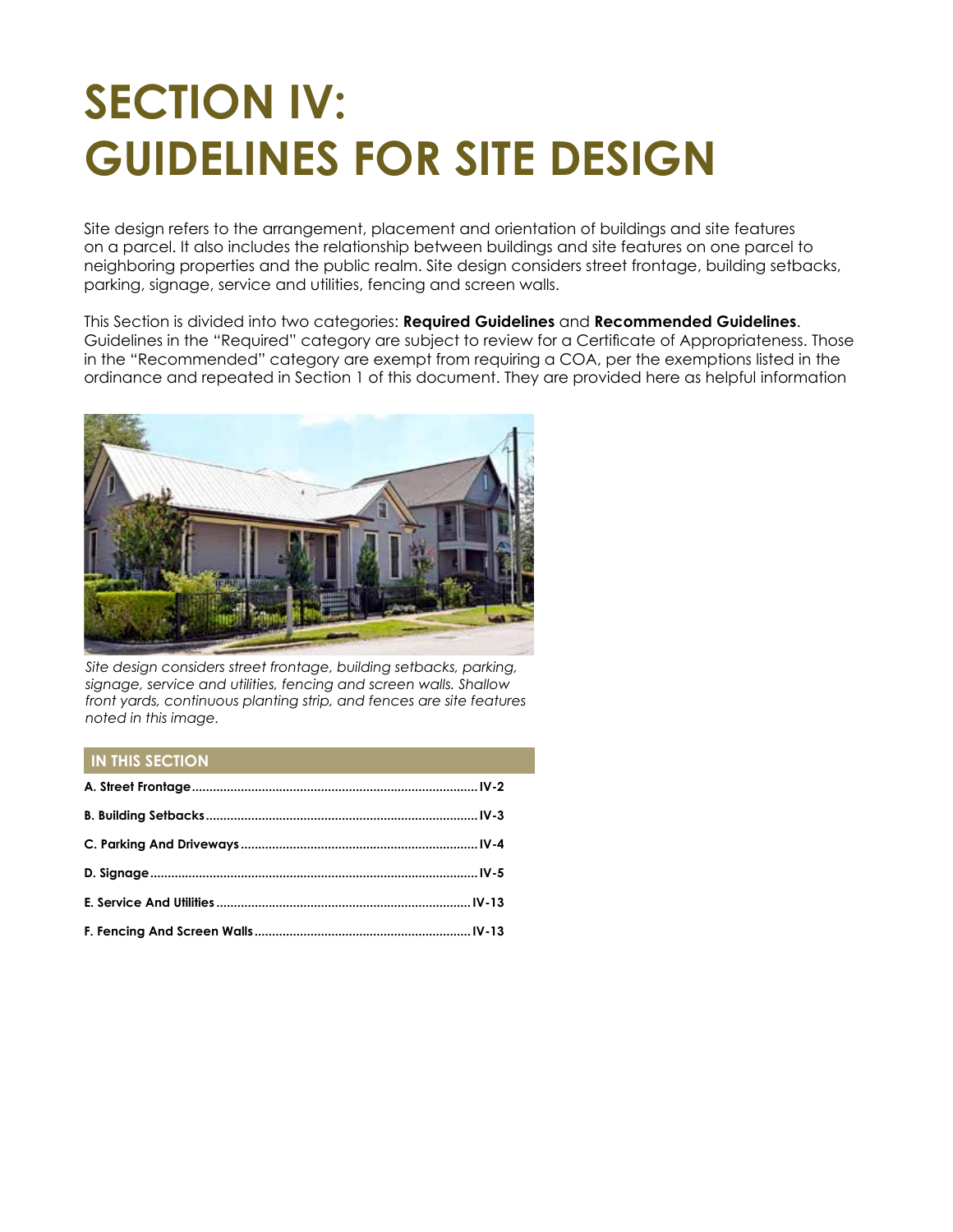# <span id="page-1-0"></span>**REQUIRED GUIDELINES**

### **A. STREET FRONTAGE**

**Intent:** Street Frontage refers to the character and orientation of a building with respect to the way it relates to the street. All construction should be compatible and primary façades should face the street as do the existing contributing historic buildings. Primary entrances should be oriented to the street.

- 1. Front porches shall be provided on any new residential construction. They are essential defining features of historic houses in the District.
	- a. Minimum porch width: 50% of total width of building.



b. Minimum porch depth: 6 feet.

*Minimum porch width requirement.*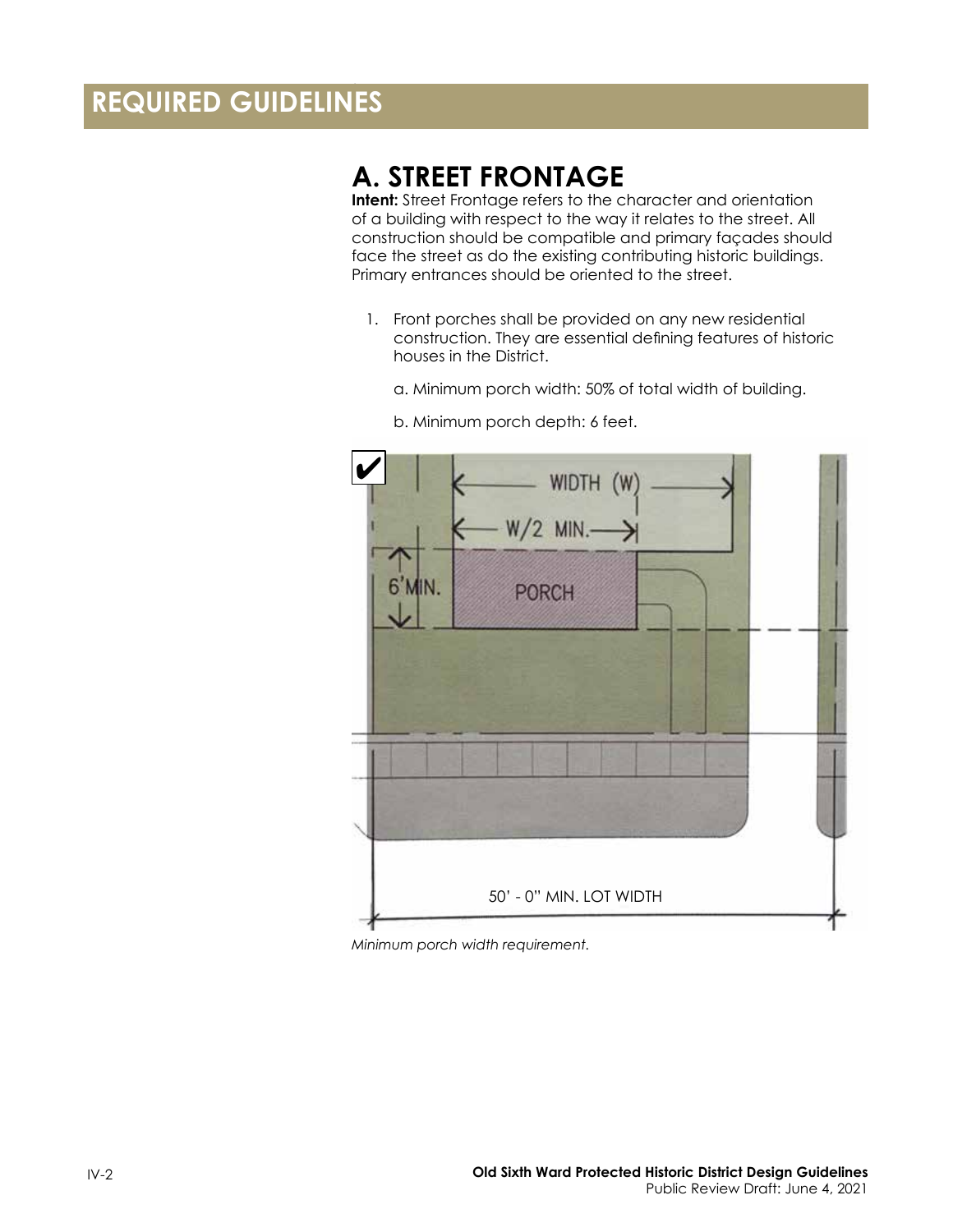# <span id="page-2-0"></span>**B. BUILDING SETBACKS**

**Intent:** The general approach for compatible building setbacks is to match the most frequently occurring setback of historic buildings on the blockface or facing blockface(s).

1. Whereas all building setbacks (i.e., front, rear, and sides) are important, matching the front building setback condition, including a porch where applicable, is considered of primary importance.



*Match the most frequently occurring setback of historic buildings on the blockface. This includes the front porch. The front building alignment of the building footprint to the right is inappropriate. Prevailing building setbacks tend to be 10' on East and West streets and 5' on North and South streets.*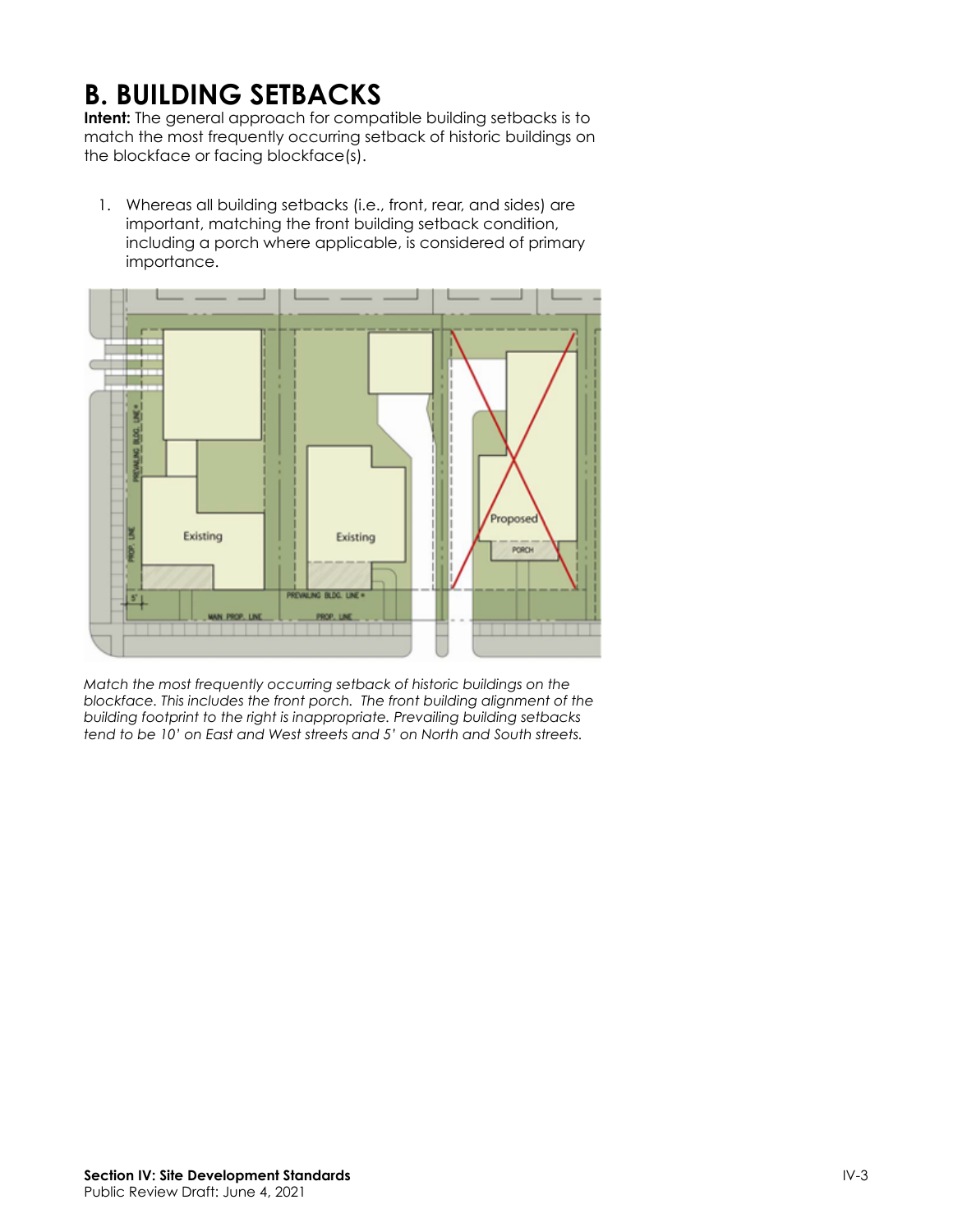# <span id="page-3-0"></span>**C. PARKING AND DRIVEWAYS**

**Intent:** Parking should be located to the rear of the lot to ensure that the proposed project is compatible with contributing buildings along the block face. Driveways should also be minimized and should reflect traditional access patterns.

- 1. New construction shall provide off-street parking as required in the Houston Code.
- 2. Driveway access to the garage on interior lots is limited to a single driveway with a maximum width of 10 feet at any point within the front half of the lot. Driveways must be placed to the side of the dwelling for interior lots.
- 3. On corner lots, garage access shall be from the side street.
- 4. Exception: On lots of insufficient width (generally 25 feet wide), a porous parking pad in compliance with City codes may be placed in front of the building for off-street parking. Variances may be granted for special circumstances.
- 5. Driveway material must be concrete, stone, brick pavers, or gravel.



*Appropriate configurations for garages and driveway access.*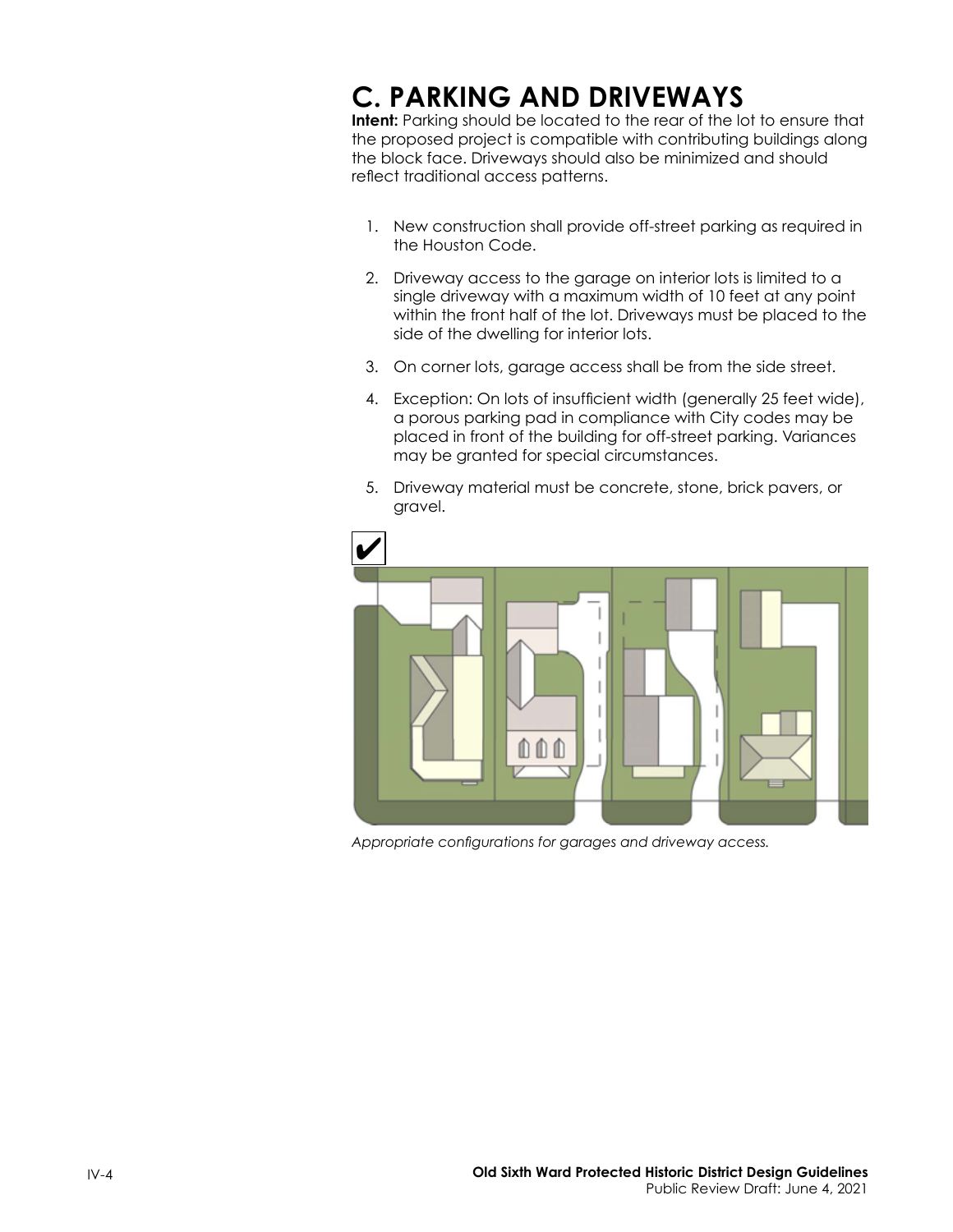# <span id="page-4-0"></span>**D. SIGNAGE**

**Intent:** While Old Sixth Ward is predominantly residential in character, there are a few small scale commercial buildings in the District which typically will have signs. There are also instances of residential structures that have been converted to a small office or other commercial uses. Signage within the District should be designed and painted in a manner to respect the historic character of the buildings and the neighborhood. The following guidelines identify general design requirements. Note that these guidelines do not regulate sign content.

#### 1. **A SIGN SHOULD BE**:

- a. Appropriate in size and scale.
- b. Constructed of high quality materials and craftsmanship.
- c. Located in a logical place on the building or in the front yard, and should not obstruct key elements or details of the building.
- d. (If lighted) Illuminated indirectly and using an external light source.
- 2. **ADDRESS NUMBERS.** All residential and commercial buildings are required by the Houston Code to identify their street address numerals. Address numerals should conform to the following guidelines:
	- a. Numerals should be displayed near the main entry and clearly visible from the street fronting the building.
	- b. Numerals may consist of individual characters or a decorative panel.
	- c. Numerals should be no more than 6 inches in height. Panels should be no more than 1 square foot in area.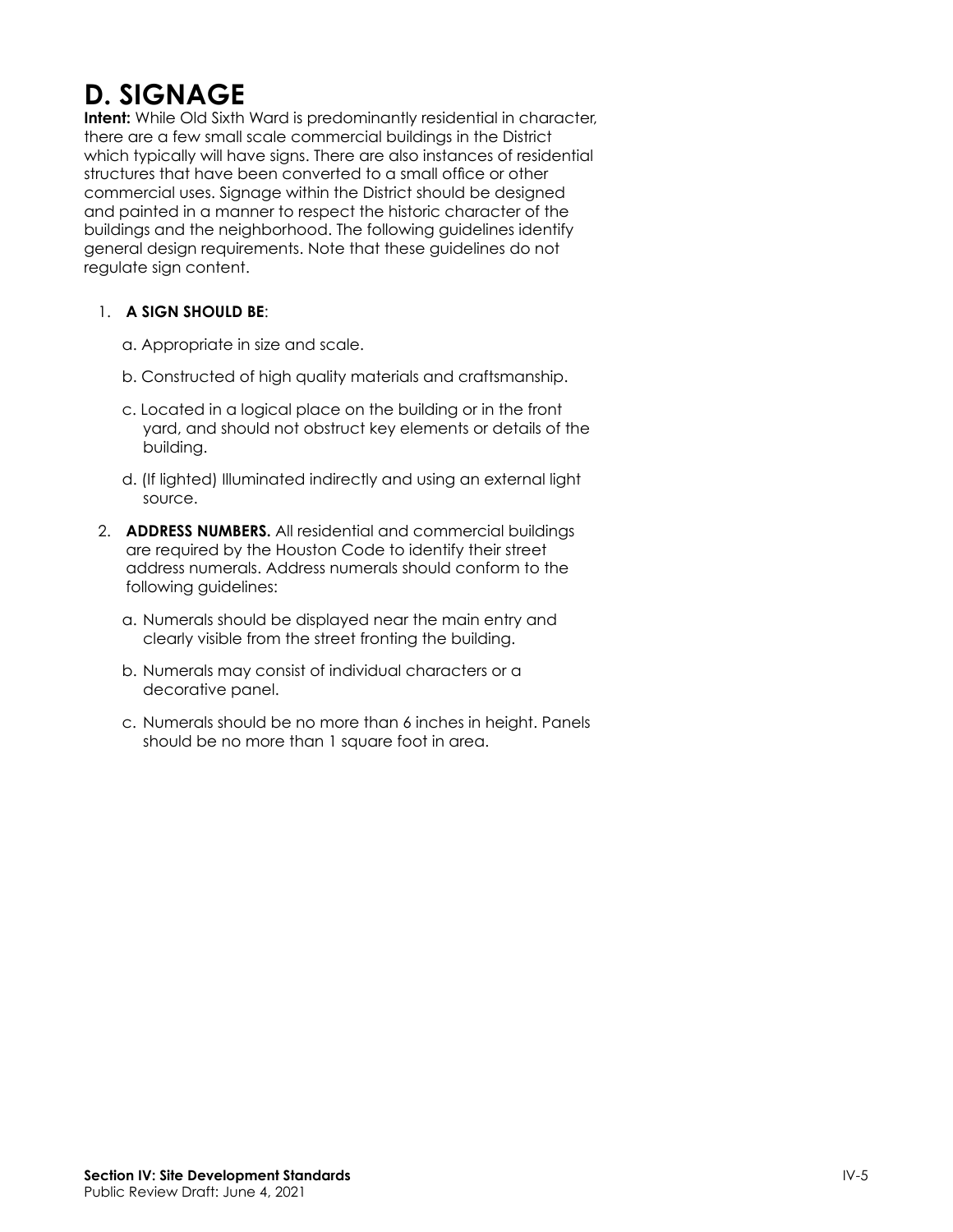



*Appropriate Upper Level Sign.*

- 3. **COMMERCIAL SIGNAGE.** These guidelines apply to onpremises signage. Signs are classified into the following types:
	- Building Signage
	- Sign Band
	- Bracket Signs
	- Window Signs
	- Monument and Pole Signs
	- Post Signs

Recommendations for specific sign types are as follows:

- a**. Upper Level Sign:** An upper level sign is one that is located near the cornice line of a facade. It is often used to identify a building's name or business, as examples, but with no intent to limit content.
	- 1) Placement:
		- An Upper Level Sign should:
		- (a) Be placed near the top of the building
		- (b) Be placed above upper floor windows
		- (c) Be mounted directly on the wall surface
		- (d) Face a public street
		- (e) Be placed on a maximum of two building sides
		- (f) Signs may be cut or carved.
		- (g) Roof signs are inappropriate.
	- 2) Dimensions:
		- (a) A maximum of 20 square feet for each sign is appropriate.
		- (b) Sign letters height are 16" maximum.
		- (c) All parts of a sign, including text and graphics, are counted toward total square feet of the sign area.
	- 3) Letter materials:
		- (a) Sign may be metal, stone, wood, paint, carved, or plaster. Plastic letters are inappropriate.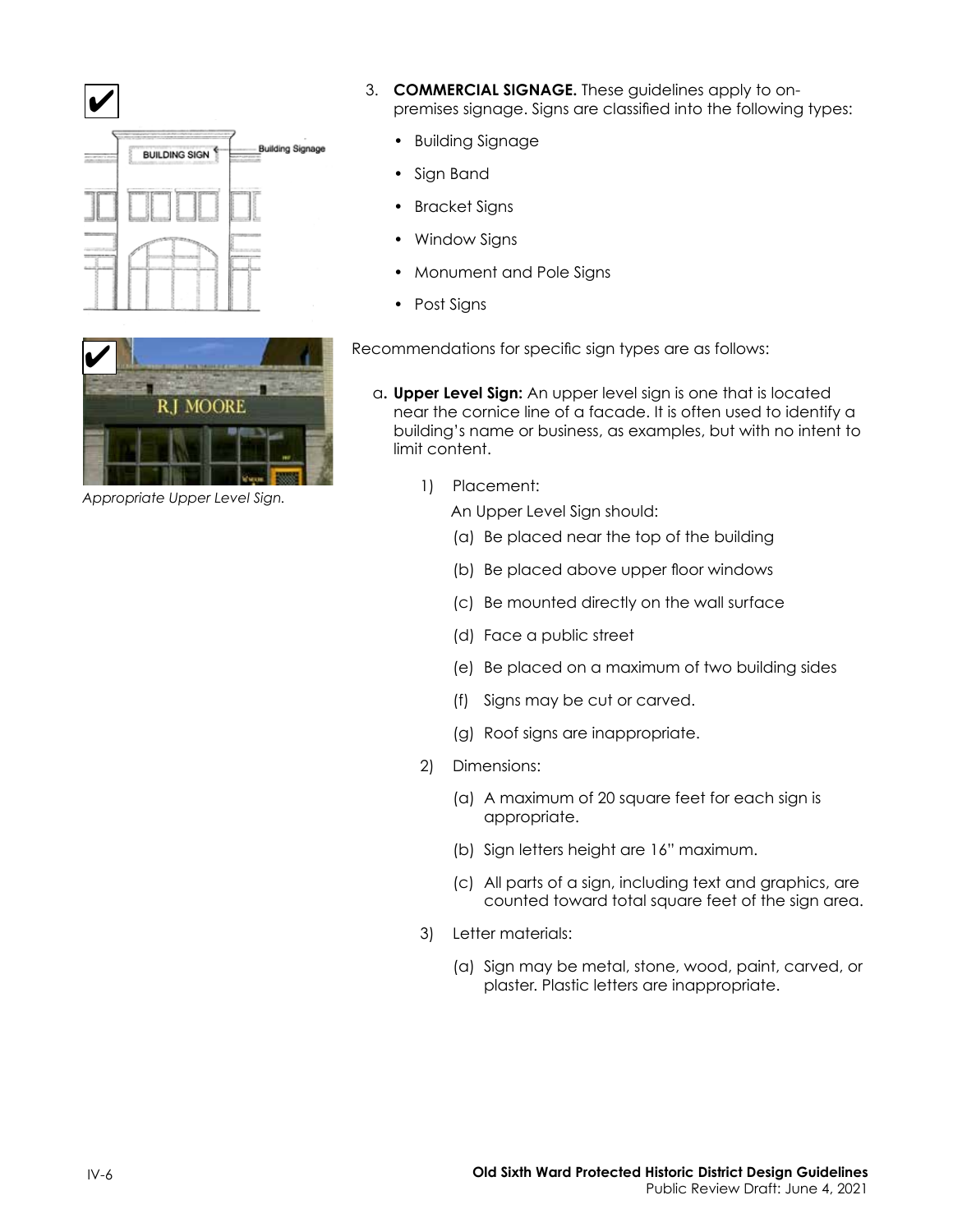- 4) Lighting of Upper Level Signs:
	- (a) Front-lit signs (illuminated by an external light source) are acceptable. Backlit or channel cut lighting is inappropriate.
- 5) Other provisions:
	- (a) Neon signs are inappropriate.
	- (b) Signs shall be static; no rotating, electronic, or digital signs are appropriate.
- b. **Sign Band:** This type of wall sign is primarily for uses at the street level.
	- 1) Placement:
		- (a) Sign shall be mounted on the building face between the first and second floor window openings.
		- (b) Sign shall be integrated with the composition of the façade.
		- (c) Background may be the building wall or "backboard".
		- (d) Profile of the sign shall be essentially flush.
		- (e) Bottom edge of sign shall be located a minimum of 10' above sidewalk.
	- 2) Dimensions:
		- (a) Backboard and overall band width is limited to 60% of bay width.
		- (b) Backboard may have a maximum height of 24".
		- (c) Letter heights are 18" maximum.
	- 3) Letter or backboard materials:
		- (a) Sign may be metal, stone, wood, paint, carved, plaster, or plastic; cabinet signs are not permitted.
	- 4) Lighting:
		- (a) Front-lit signs (illuminated by an external light source) are acceptable.
	- 5) Other provisions:
		- (a) No neon signs are permitted.
		- (b) Consistency of the sign bands in a single building is recommended.





*Appropriate signs within the sign band.*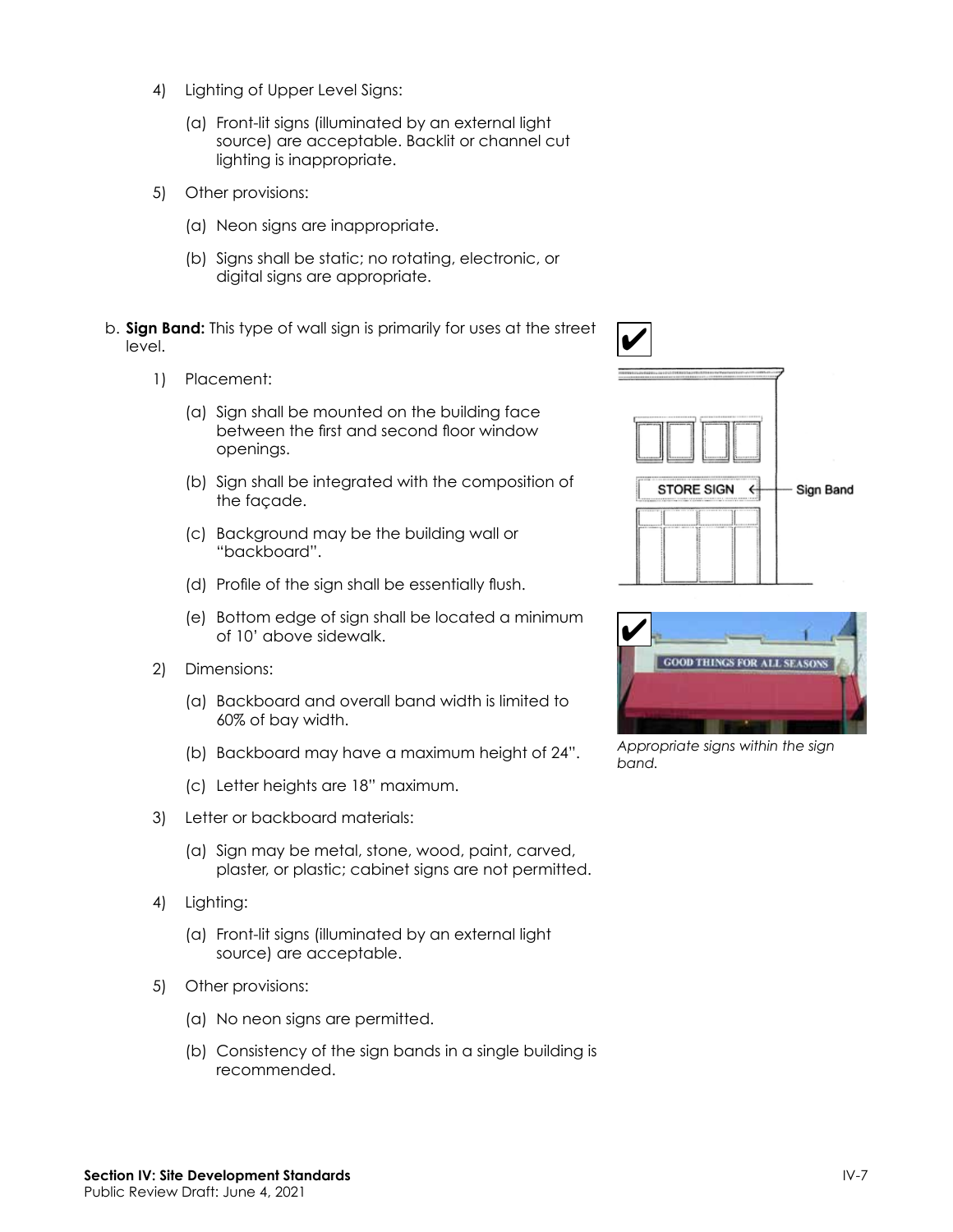





*Appropriate bracket signs.*

- c. **Bracket (Projecting) Signs:** These may be used in place of a sign band, or in addition to a sign band if located in an arcade or if the bracket sign is not in conflict with the sign band. Bracket signs may include symbols such as barber poles.
	- 1) Placement:
		- (a) Sign must be perpendicular to the principal building façade.
		- (b) Sign may be held by brackets, cantilevered, or suspended under a canopy.
		- (c) Sign placement must allow a minimum sidewalk height clearance of 8'.
		- (d) For residential buildings converted to commercial use, a sign panel hanging from the porch beam is acceptable.
	- 2) Dimensions:
		- (a) Sign may be a maximum of 6 square feet.
		- (b) Bracketed signs may project a maximum of 48" from the building face but may not project over a public right-of-way.
		- (c) Double-sided signs are permitted.
		- (d) Letters may have a maximum height of 10".
		- (e) Logos or artwork may be a maximum of 18" in any dimension.
	- 3) Materials:
		- (a) Sign may be metal and/or wood.
	- 4) Lighting:
		- (a) Externally projected lighting is permitted.
	- 5) Design:
		- (a) A logo may be included on the face of the sign.
	- 6) Other provisions:
		- (a) No neon signs are permitted.
		- (b) Any signage that is approved as appropriate but encroaches over a public right-of-way must obtain a license agreement from the Finance & Administration department.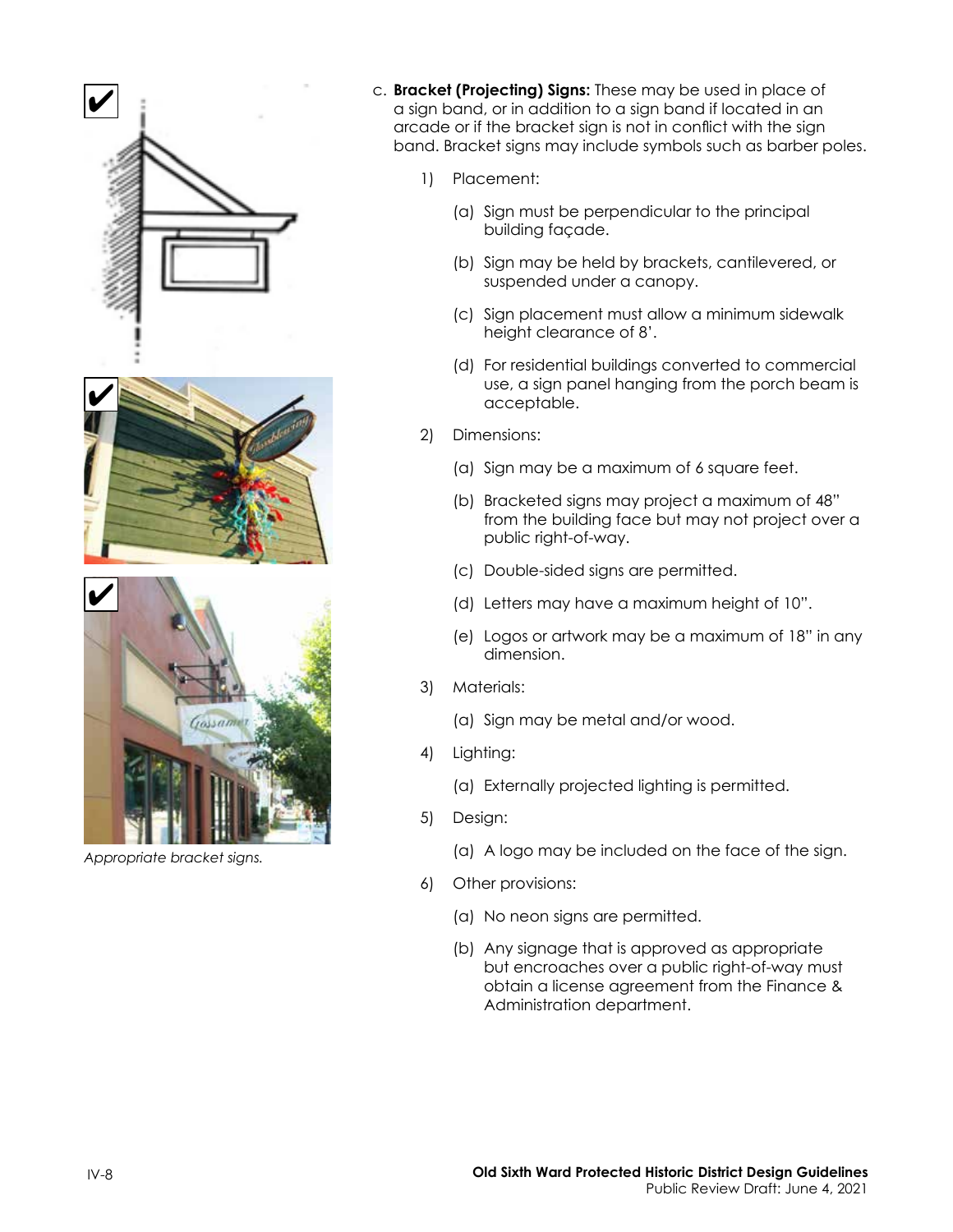- d. **Window Signs.** These signs are intended for the pedestrian. They include applied graphics such as name, hours of operation, telephone numbers, and street numbers. "Open/ closed" hanging signs are acceptable.
	- 1) Placement:
		- (a) Signs may be placed on storefront windows and doors.
		- (b) Signs may be applied to the interior surface of glass only.
		- (c) Signs may not substantially obscure visibility through the window; signage should be located in the upper third of the window.
	- 2) Dimensions:
		- (a) Window graphics are limited to 5% of total glass area of the storefront.
		- (b) Lettering size may be a maximum of 6".
	- 3) Letter Materials:
		- (a) Signs may be vinyl, gold leaf, painted, or stick-on plastic.
	- 4) Lighting:
		- (a) Lighting of window signs is not permitted.
- e. **Post Signs.** These signs are appropriate for residential structures that have been converted to commercial use. These are typically small and understated signs meant to be relatively unobtrusive in a neighborhood setting.
	- 1) Placement:
		- (a) Sign should be perpendicular to the ground, near the entrance to the property.
		- (b) Sign may be parallel or perpendicular to the front façade.
		- (c) Sign must be on the property and may not encroach into the right-of-way.







*Inappropriate post sign (with single centered post).*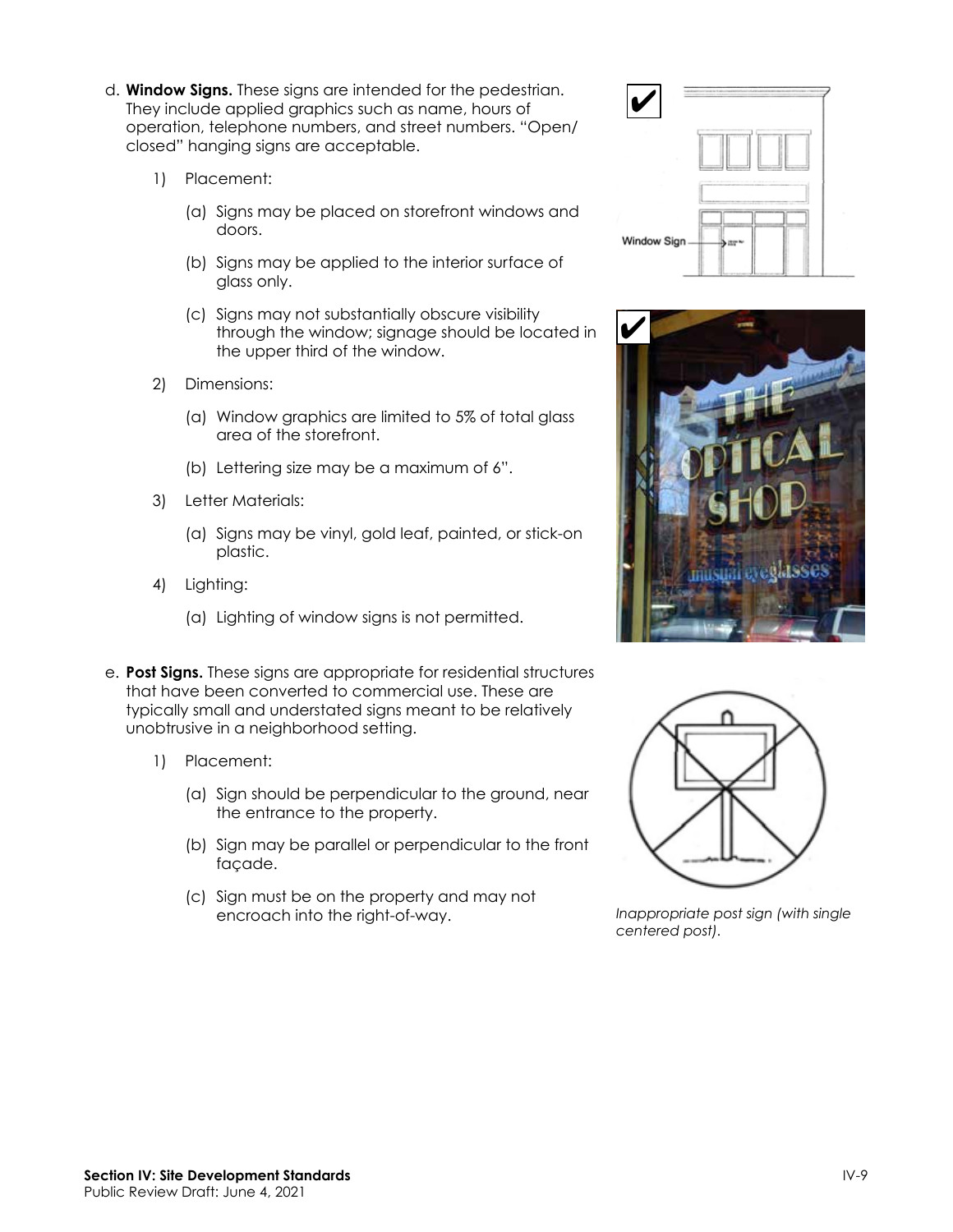

*Appropriate offset single post sign.*



*Appropriate double post sign.*



*Single, centered post sign is not recommended*

- 2) Configuration of Post Signs:
	- (a) Sign may be a double post with framed panel or an offset single post with bracketed or suspended panel.
	- (b) Double-sided signs are acceptable.
	- (c) A single post with centered panel is not recommended.
	- (d) Signs must be essentially two-dimensional. Small structures or kiosk-type designs are not appropriate.
- 3) Dimensions:
	- (a) Sign panel should be a maximum of 6 square feet;
	- (b) Overall sign should be a maximum height of 4 feet above grade.
- 4) Materials:
	- (a) Sign may be metal and/or wood.
- 5) Lighting:
	- (a) Post signs should not be illuminated.
- f. **Other inappropriate** sign types include:
	- 1) Monument and Pole Signs (ones with centered, single post). These types of signs are not appropriate for use within the District.
	- 2) Large or illuminated signs behind the glass storefront that advertise on a permanent basis.
	- 3) Applied window signs, such as cardboard panels.
	- 4) Trailer signs (moveable signs with wheels.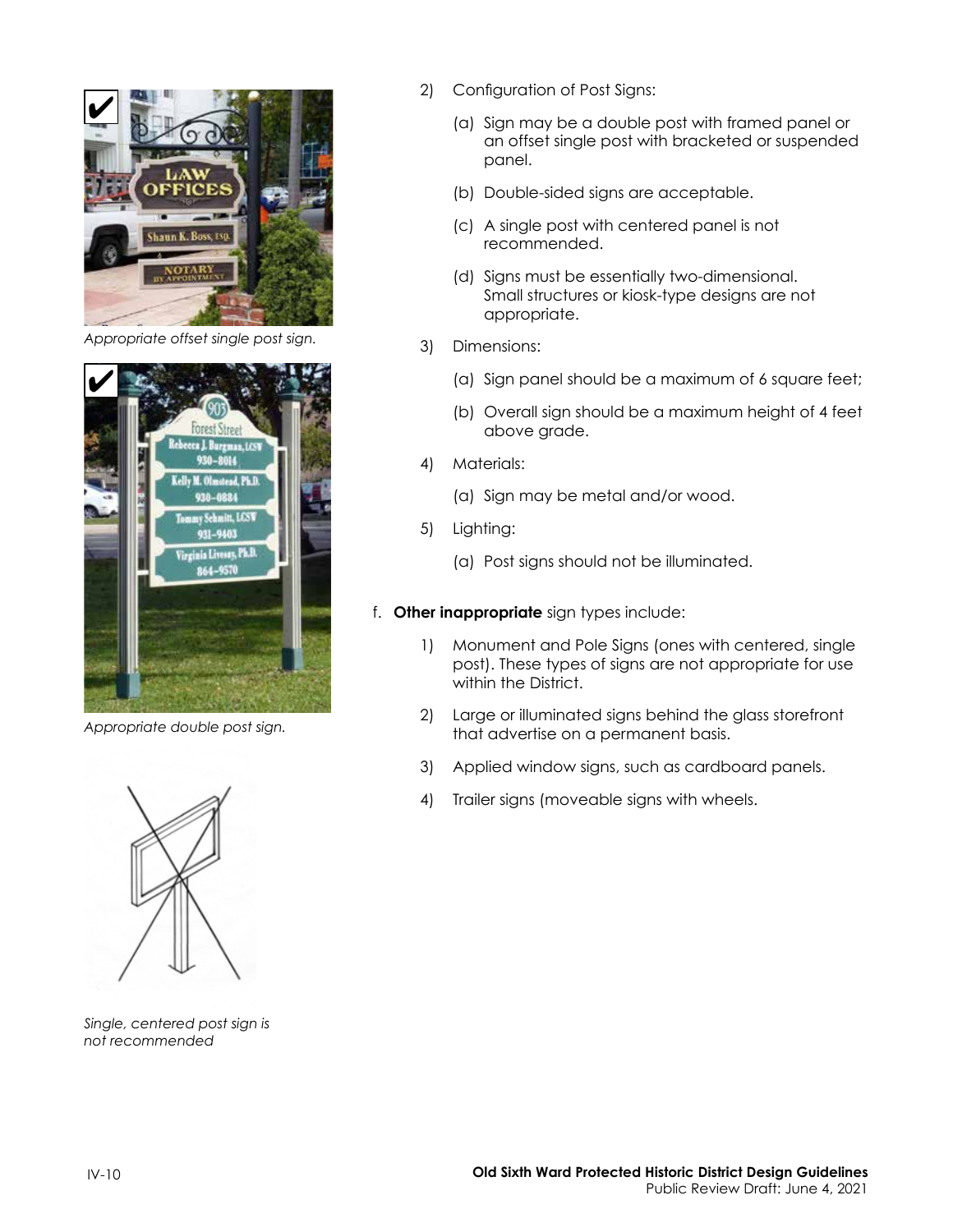- 4. **TEMPORARY SIGNAGE.** Temporary signs are used to provide information related to activities or events that typically have a limited time for their use. Examples of temporary signage types (without limiting the content) include: Seasonal signs
	- Seasonal signs
	- Promotional and sale signs
	- Announcement signs
	- Event signs
	- Real estate signs
	- Political campaign signs
	- Future or ongoing construction

#### a. **Time limit for display of a temporary sign:**

A temporary sign should be removed once it is no longer in use. A temporary signs should be removed within seven (7) days after the end of the period of its intended use.

#### b. **Appropriate temporary sign types:**

Appropriate temporary signs are:

- A window sign, located on the inside of the glass
- A free-standing post sign
- A panel (such as wood or metal) on a wire or metal frame
- A panel mounted on a fence

#### c. **Inappropriate temporary sign types:**

Appropriate temporary signs are:

- Pennants
- Banners





*Monument signs are not recommended.*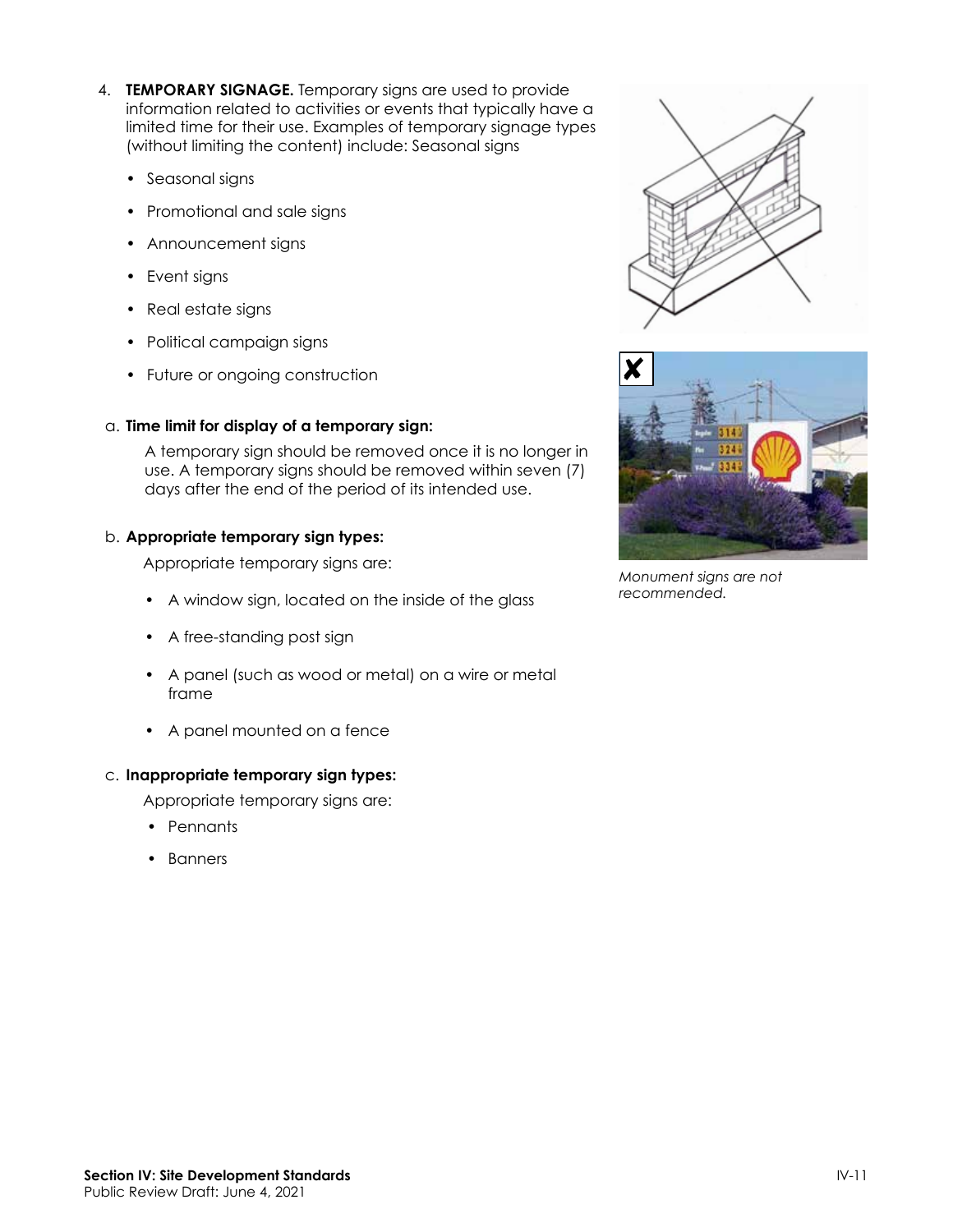

*Pennant and banner signs are inappropriate.*

#### d. **Size limit for Temporary Signs:**

A temporary sign should not exceed these size limits by sign type (without limiting sign content):

- Window sign: 2 and 1/2 square feet in area
- Free-standing post sign: 3 square feet in area (for each face)
- A free-standing sandwich board: 3 square feet in area (for each face)
- A panel on a wire or metal frame: 3 square feet in area (for each face)
- A panel mounted on a fence: 6 square feet in area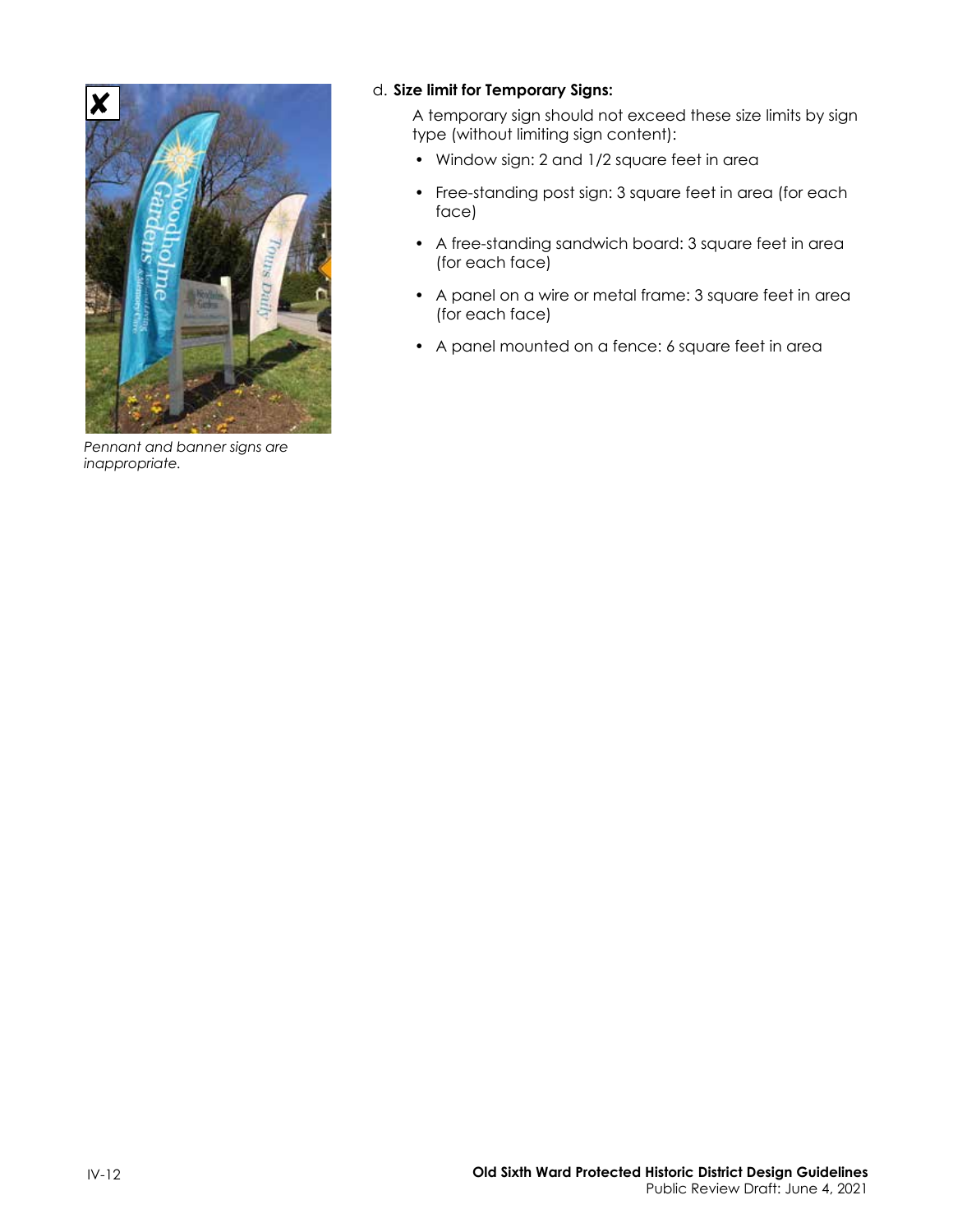### <span id="page-12-0"></span>**RECOMMENDED GUIDELINES**

### **E. SERVICE AND UTILITIES**

**Intent:** Service elements should be visually subordinate and located at the rear of the building. Service elements should not be located within any street-fronting yard setback. Service elements visible from a public street shall be screened by an opaque wall or fence of sufficient height to completely obscure the equipment. A landscape screen, such as a hedge, may be used, provided that it is opaque and maintained at the appropriate height.

Recommendations for Specific Elements:

- 1. **Mechanical Equipment:** 
	- a. Certain mechanical equipment items may be located on the roof, provided that they are screened from view by an opaque screen compatible with the architecture of the building. The screen shall be of sufficient height to completely obscure the equipment when viewed from any point in a public right-of-way.
	- b. Plumbing vents, roof attic vents, electrical, cable/telephone service lines, and satellite dishes should not be located on any roof plane facing the street frontage.



*Certain mechanical equipment items may be located on the roof, provided that they are screened from view by an opaque screen compatible with the architecture of the building.*

### **F. FENCING AND SCREEN WALLS**

**Intent:** There are front and rear yard types of fence. The front yard fence is a low, open fence that is intended to define the front yard area, rather than to provide a visual screen or security. A front yard fence should complement the historic building style. A rear yard fence can define the rear yard and also provide privacy. It too should complement the historic building style if it visible from the street. Fences are not required.

1. **Front yard fencing** (applies also to side streets on corner lots):

a. Type:

- 1) This low, mostly open fencing is intended primarily to define the front yard area, rather than to provide any visual screen or security.
- 2) Wood picket fencing, and ornamental steel rail and picket fencing are recommended fence types.

b. Height:

1) The body (pickets) of the fence may be a maximum of 60 inches high. Posts, which may include decorative finials, may be a maximum of 66 inches high.



*Wood picket fencing, and ornamental steel rail and picket fencing are recommended fence types.*